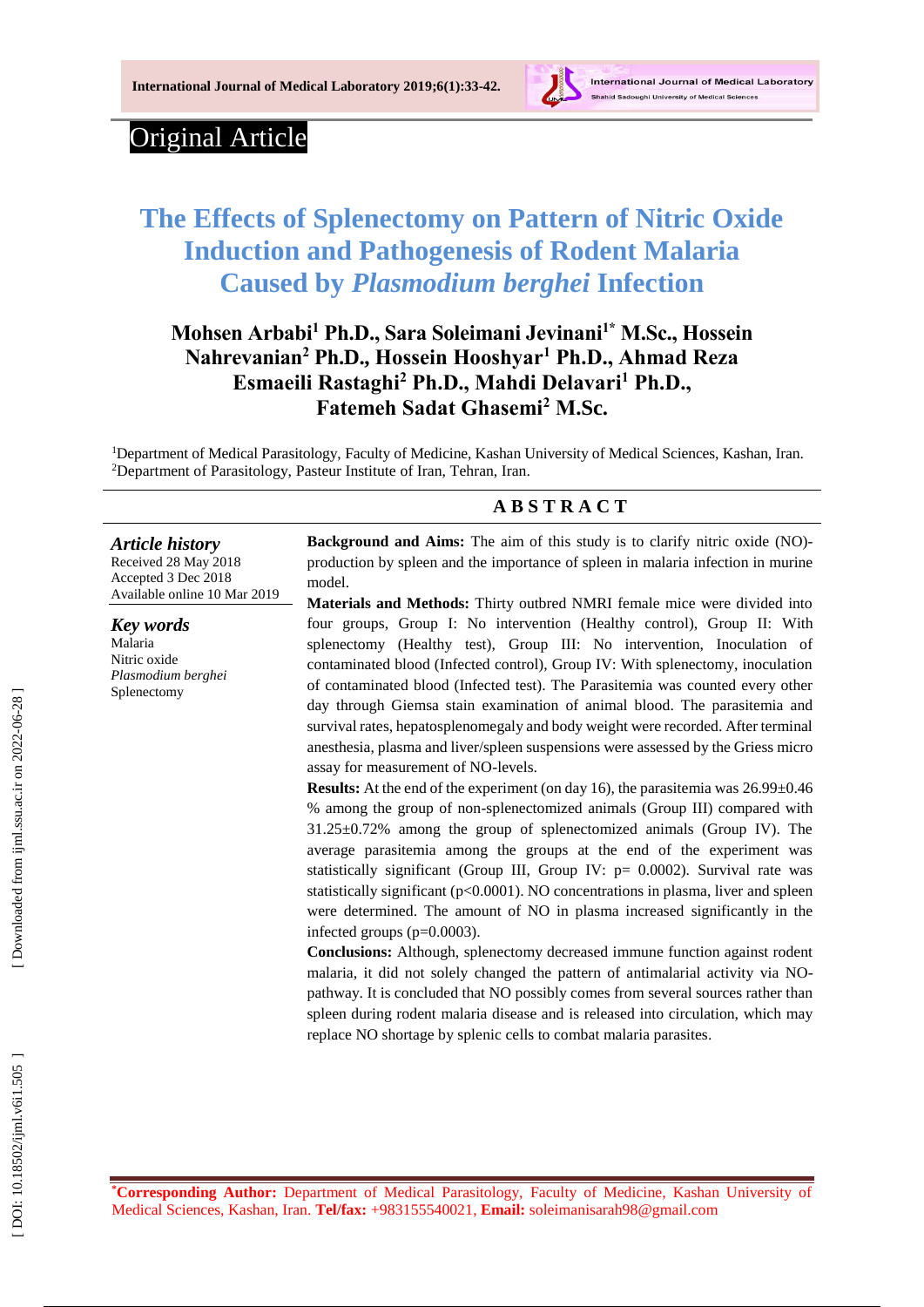## **Introduction**

Malaria is a vector [-borne infectious disease](https://en.wikipedia.org/wiki/Mosquito-borne_disease) caused by parasitic [protozoa](https://en.wikipedia.org/wiki/Protozoa) of the genus *Plasmodium*. The parasites are spread through the bites of infected Anopheles mosquitoes. Approximately 3.2 billion people are at the risk of malaria. In 95 countries, there were about 214 million cases of malaria and an estimated 438,000 deaths in 2015. The majority of the cases occur in children under 15 years old [1, 2]. The disease is widespread in the [tropical](https://en.wikipedia.org/wiki/Tropics) and [subtropical](https://en.wikipedia.org/wiki/Subtropical) areas including Sub [-Saharan Africa,](https://en.wikipedia.org/wiki/Sub-Saharan_Africa) [Asia,](https://en.wikipedia.org/wiki/Asia) and [Latin America](https://en.wikipedia.org/wiki/Latin_America) [2, 3]. Malaria is commonly associated with poverty and has a major negative effect on [economic development](https://en.wikipedia.org/wiki/Economic_development) , including loss of budget due to heal thcare costs, loss of working ability, and some effects on tourism [4 -6].

Rodent malaria parasites are applied extensively as the study models of human malaria [7, 8]. Four different species that infect African rodents have been adapted for laboratory use: *Plasmodium berghei* (*P. berghei* ), *P. yoelii*, *P. chabaudi* and *P. vinckei*. Small differences exist in the biology of them in laboratory mice and this makes these species appealing models for investigating different aspects of human malaria , including antigenic variation, drug resistance and immune evasion [9, 10]. *P. berghei* preferably invades reticulocytes and usually produces infections in mice , hence inducing severe pathology [8].

The normal function of the spleen is to remove abnormal erythrocytes and intra -erythrocytic inclusions. Malaria infected red blood cells (RBCs) containing an increasingly large and

rigid parasite s [11, 12]. The parasitized RBCs (PRBC) adhere sto the vascular endothelium and thereby avoid splenic removal. Damage to the malaria parasite as a result of either drug treatment or host defense mechanisms leads to parasite clearance. Splenectomy frequently delayed morbidity of the infection, suggesting an active role of the spleen in the generation of a n immunopathological reaction during a primary infection in the intact animal [11, 13].

Nitric oxide (NO) has been identified as a major effector molecule during the majority of parasitic infections. It seems that NO is not the only antiparasitic agent for immunological activity against parasites [14]. There is evidence that the activated macrophages are able to eradicate intracellular *Leishmania major*, *Toxoplasma gondii* and extracellular *Schistosoma sp*. parasites by the release of NO [15]. The production of NO and its derivatives ha s been reported in the majority of parasitic infections , including *Giardia lamblia*, *Entamoeba coli* [16], *Leishmania amazonensis*  [17], *Toxoplasma gondii* [18], *Leishmania mexicana* [19], *Schistosoma mansoni* [20], *Opisthorchis viverrini* [21] and *Clonorchis sinensis* [22] .

Inducible NO (iNOS) is an antipathogen and tumoricidal agent. However, its production requires a tight control because of cytotoxic and immune modulation activity [23, 24]. Several parasites are highly sensitive to NO and their derivatives ; however, some of the parasites represent a moderate sensitivity to the production of toxic molecules [25].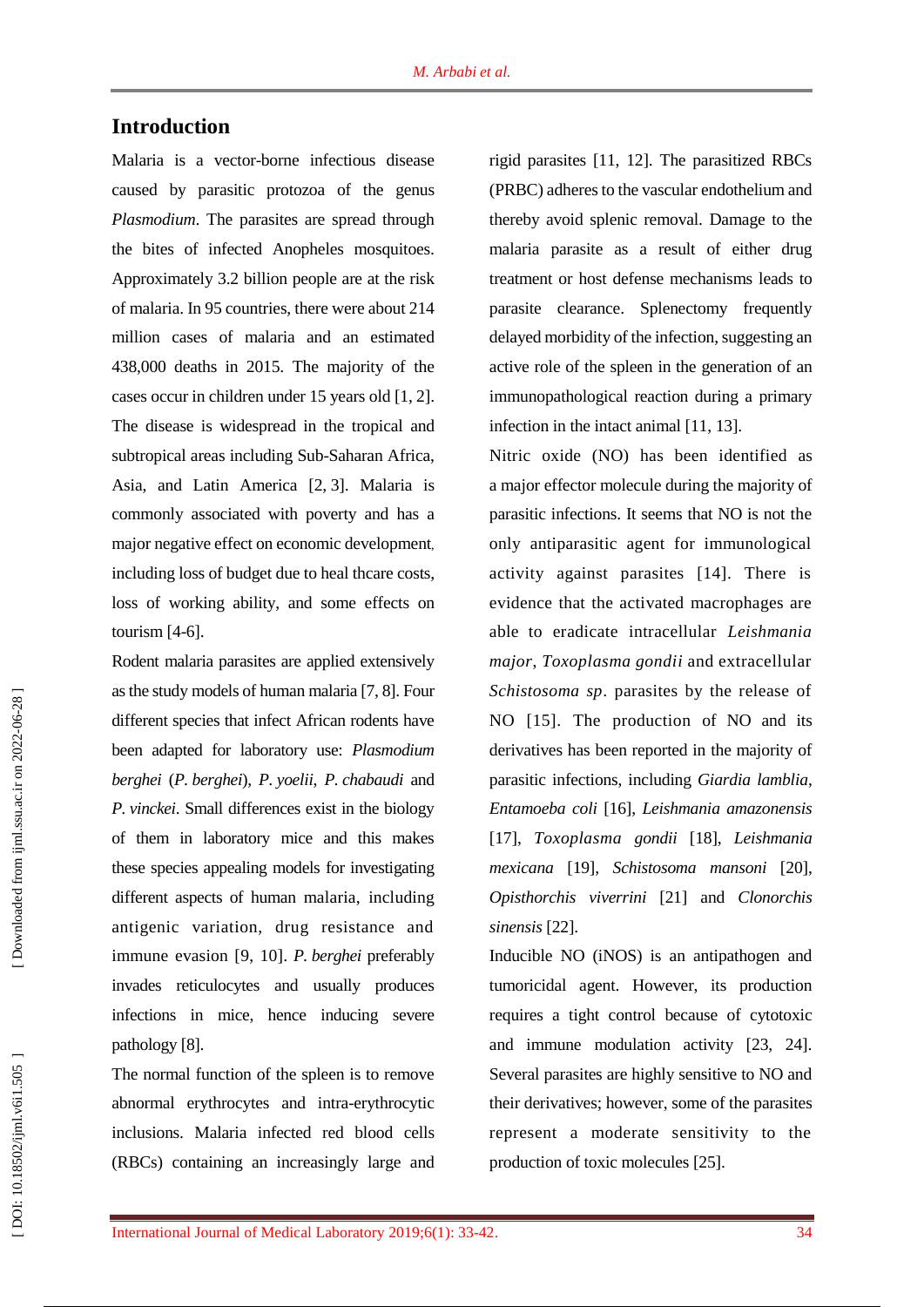Interestingly, hemo -globin, myoglobin, and neuroglobin may protect intracellular protozoa from the antiparasitic effects of NO [26]. Despite the wide evidence about anti -protozoal effects of NO, little efforts have been made to develop NO based drugs in human medicine and to avoid toxic effects against non -target host cells [27]. The main control of malaria is achieved by NO mediated mechanisms. The protection from cerebral malaria in African children is linked with iNOS [24]. There is conflicting evidence regarding the role of NO in the process of resistance against malaria parasites. Schizonts treated *in vitro* with NO donors caused a delayed infection to mice in a dose and time -dependent manner, which suggest s an inhibitory role for NO [28] with influence on parasitemia and survival of *P . berghei* in infected mice or rats [29, 30]. Moreover, severe malaria is associated with reduced NO production [31] and iNOS variants in regions of differing disease manifestation [32]. Low NO bioavailability might contribute to pathologic activation of the immune system [33] and to the experimental cerebral malaria [34]. The mechanism of NO action on malaria, explains the existence of its molecules in the food vacuole which is a critical parasitic compartment involved in hemoglobin degradation, heme detoxification and a target for antimalarial drug action [35, 36 ] ; therefore hemoglobin protects *Plasmodium* parasites from oxygen radicals [37]. The aim of this study was to investigate the effect of splenectomy on NO induction and its role in the pathogenesis of rodent malaria caused by *P . berghei* infection in outbred NMRI mice.

## **Materials and Methods**

#### **Animals and groups**

Thirty female outbred NMRI mice (supplied with the Karaj Laboratory Animal Unit, Pasteur Institute of Iran), 4 to 6 weeks old and weighed between 20 -22 gr were used in this study. The mice were housed at room temperature (20 - 23°C) on a 12 -h light and 12 h dark cycle, with unlimited access to food and tap water. Experiments with animals were conducted according to the ethical standards formulated in the Declaration of Helsinki, and measures were taken to protect animals from pain or discomfort. It was approved by the institutional ethical review board (Ethical Committee of the Pasteur Institute of Iran), where the antimalarial test was performed .

The animals were divided into four groups of five and the procedures were performed by each group as described below:

Group I: No intervention ( healthy control)

Group II: with splenectomy ( healthy test)

Group III: No intervention, Inoculation of contaminated blood ( infected control)

Group IV: With splenectomy, inoculation of contaminated blood ( infected test)

#### **Surgical procedures**

Twenty four hours after sub -inoculation of 10 <sup>6</sup> PRBC into clean mice, groups II, and IV underwent surgery . Ether (diethyl ether; MERCK, Germany) induction was attained by placing the mouse in a bell jar containing cotton wool soaked in ether, and the maintenance of anesthesia during the operation was effected by Tarin & Sturdee's (1972) method. This was accomplished with anti -sepsis and sterilized,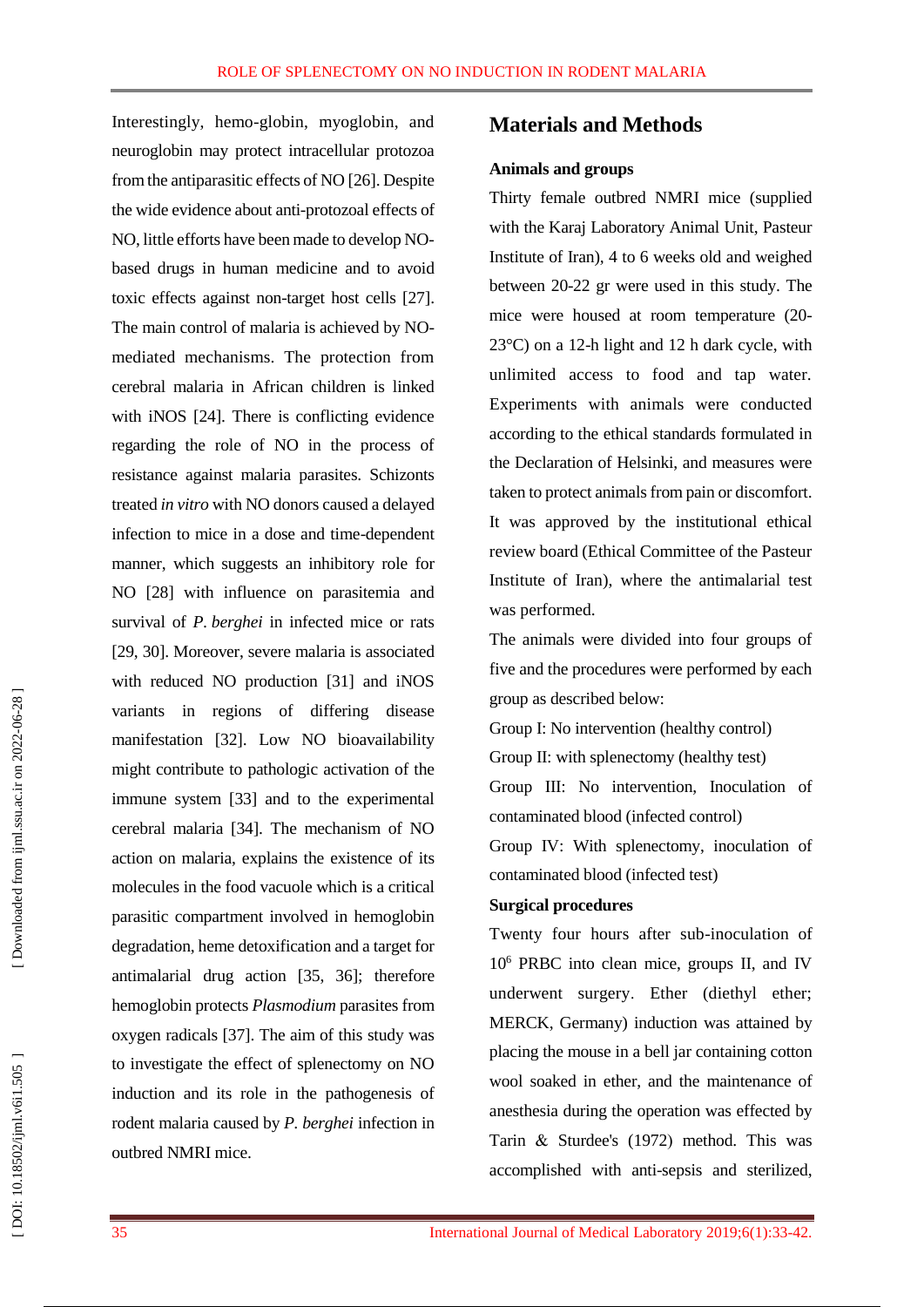median laparotomy and spleen exposure. In order to increase mice survival animals during surgery, they were taken from the anesthesia after a few seconds. In animals, the ligation of the main pedicle and of the main spleen -gastric vessel was held and the organ was subject to total ablation. At the end of the surgery, the abdominal wall was closed. The mice received povidone iodine antiseptic and sterile dermal ointment tetracycline on the sutured area. The animals were then placed in t he recovery room and incandescent surgical lamps were used to raise the temperature to around 30ºC during post -anesthetic recovery. Each operation lasted at least 10 minutes.

#### **Malaria parasites**

*P. berghei* NY, kindly donated by the School of Life Sciences, University of Manchester, UK. Malaria parasite was maintained by blood passage in NMRI mice when active parasites were required; otherwise it was stored at -70°C in Alserver's solution (2.33 % glucose, 0.52 % NaC l and 1.00% sodium citrate in deioni zed water) and glycerol (9:1 parts by volume). The parasite was maintained at the Department of Parasitology, Pasteur Institute of Iran in Tehran.

#### **Inoculation of malaria parasites**

Mice were inoculated (0.2 ml) intravenously into a tail vein with blood from a donor mouse (41% parasitaemia *P . berghei*) diluted with 0.85% saline to contain  $2\times10^6$  PRBC.

#### **Assessment of pathology**

#### **Evaluation of the parasitemia level**

The evolution of the parasitemia level in the mice was determined from thin smears made from the tail blood during 16 consecutive days. After taking the smear, it was fixed with 100% methanol and stained with Giemsa solution (Sigma Chemical Co., USA). The hemoscopic examination was performed using an optical microscope, with 1000×magnification. PRBCs were counted in five different fields, each having approximately 200 cells. Results are expressed as the mean percentage (%) of erythrocytes containing Gi emsa positive bodies. Experiments were licensed under the Animals (Scientific Procedures) Act 1986. In compliance with the conditions of this license, infected animals were humanely killed at the onset of the terminal phase of malaria ( *P . berghei* NY) infection.

#### **Calculation of parameters**

**Assessment of degree of hepatosplenomegaly** Entire livers and spleens were removed post mortem at the end of the experimental period from mice after induction of terminal general anesthesia by inhalation of diethyl ether (Sigma Co., Germany). Organs wet weight were measured and compared with controls as indices for the degrees of hepatomegaly and splenomegaly. Body weight was measured initially and at different times of experiments using a top pan balance (OHAUS Scale Corp., USA).

**Preparation of tissue homogenates for Reactive Nitrogen Intermediates (RNI ) assay** Mice were terminally anestheti zed by inhalation of diethyl ether (BDH, UK) 1 h after determination of parasitemia and humanely sacrificed by cervical dislocation. After blood taking, the whole livers and spleens were removed post -mortem and weighed. Tissues were placed in separate 1.5 mL microfuge tubes and homogeni zed in ice -cold deioni zed water (d.H <sup>2</sup>O; 0.1 g wet tissue/mL) using an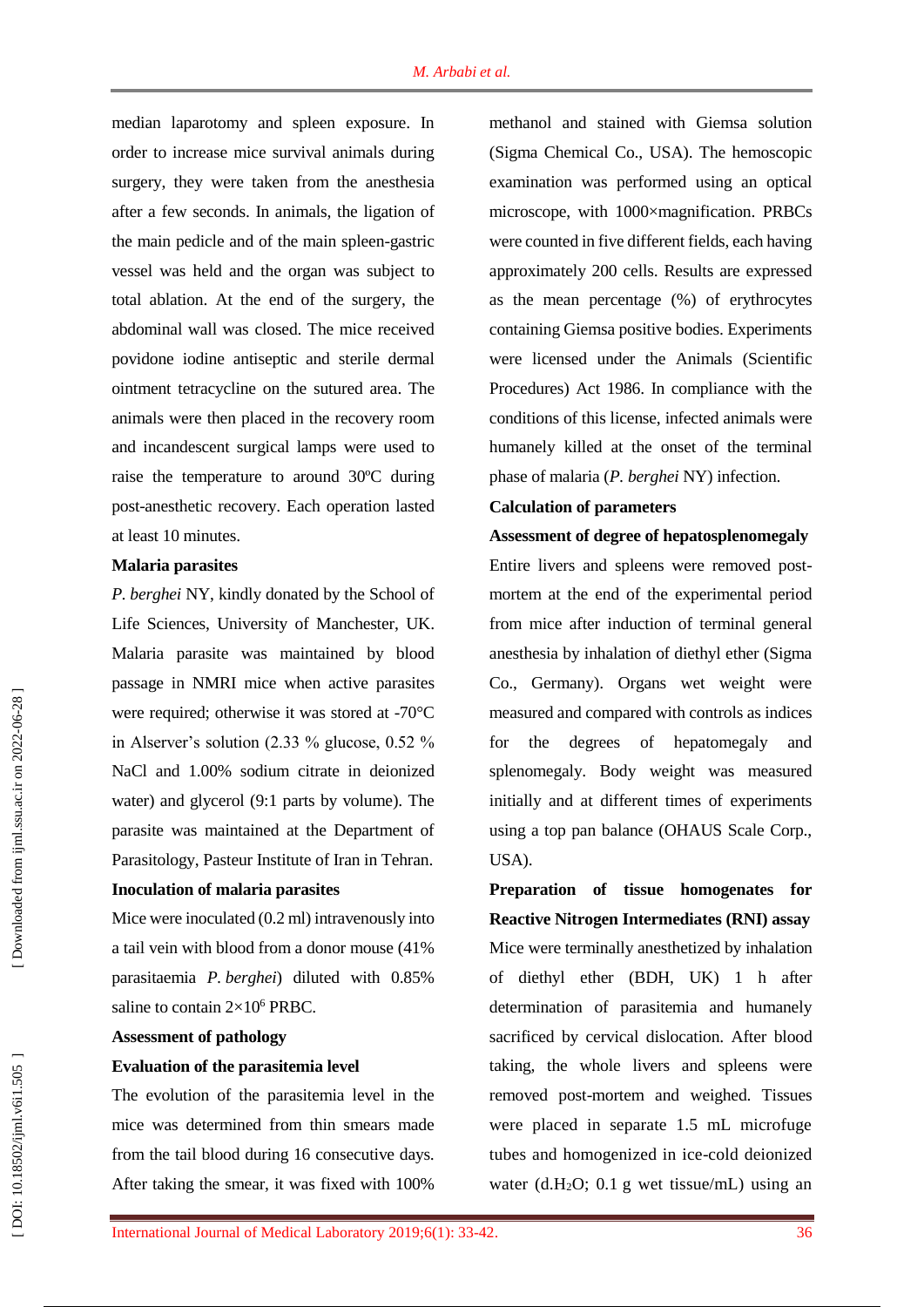electrical homogeni zer (Model RS541 -242; RS Components, UK). Homogenates were centrifuged at 5500 g (Model 1 -13 Micro centrifuge; Sigma Co., UK) for 15 min.

#### **Griess micro assay**

NO were measured as the concentration of nitrites and nitrates using the Griess reaction adapted with modifications from Rockett et al. as described fully elsewhere [38]. Nitrate standard was prepared in experimental fluids and finally were values corrected for assay losses [35] . Briefly, 60 µL samples were treated with 200 µL Griess reagent (5% phosphoric acid, 1% sulfanilic acid and 0.1% N [1-naphthyl-1]ethylenediamine dihydrochloride) [all from Sigma] dissolved in 100 mL d. H <sup>2</sup>O was added and proteins were subsequently precipitated by 200 µL trichloroacetic acid 10%. Tube contents were vortex mixed and then centrifuged (Eppendorf centrifuge 5415 C, Germany). Duplicate samples of supernatants were transferred to a 96 -well flat -bottomed microplate (Costar, USA) and absorbances read at 520 nm using a microplate reader (Bio -TEK, power wave XS, USA). Values for the concentration of nitrate were calculated from standard calibration plot. Values are presented as mean±SEM μM/g wet weight for tissue and μM/ml for plasma.

#### **Statistical analysis**

Values are presented as the mean±standard error of mean (SEM ) for groups of 5 samples. The significance of differences was determined by analysis of variances (ANOVA) and Student's *t*-test using GraphPad Prism Software (GraphPad, San Diego, California, USA).

## **Results**

The effect of splenectomy on survival time of a primary infection was evaluated. The effect of splenectomy performed before or during primary infection on the survival period of mice was determined in several mouse strains in comparison with intact controls or sham operated mice. Since no differences were observed between intact controls and sham operated mice, the results of these groups were pooled. The parasitemia of animals was progressive in all groups inoculated by *P. berghei* (Fig. 1). At the end of the experiment (on day 16), the parasitemia was  $26.99\pm0.46\%$ among the group of non -splenectomized animals (Group III) in comparison with  $31.25\pm0.72\%$ among the group of splenectomized animals (Group IV). The average parasitemia among the groups at the end of the experiment was statistically significant (Group III, Group IV:<br>p=0.0002) No pathophysiological changes, including body weight, hepatomegaly and splenomegaly were detected in the control and malarial groups (p>0.05). However, survival rate was significantly different (p<0.0001) (Fig. 2). NO concentrations in blood plasma, liver and spleen were assessed by Griess micro assay. The amount of plasma NO increased significantly in the infected groups ( $p = 0.0003$ ). There was no difference among the titers of NO concentrations in both liver and spleen between control and test groups (p> 0.05) (Fig . 3).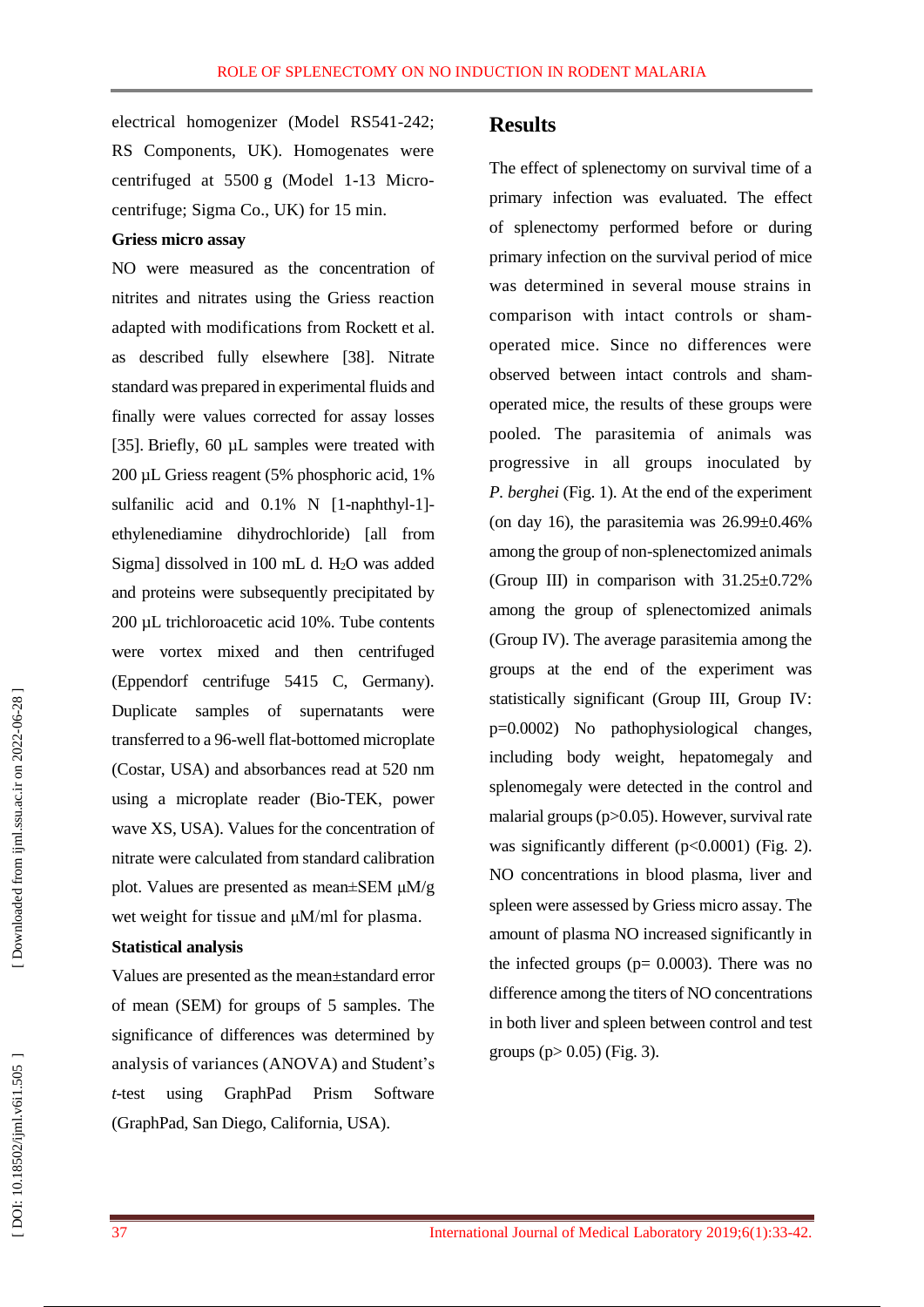

**Fig 1:** The percentage of parasitemia in smears from blood of malarial mice , according to days of testing. Smears were stained with Giemsa for counting of parasites inside RBC by light microscopy, Control+: Malaria infected mice without splenectomy, Test+: Malaria infected mice with splenectomy (n=8 mice/day/group, Student's t-test, \*\*\* p=  $0.0002$ , \* p=  $0.06$ )



**Fig 2.** Body weight, hepatomegaly, splenomegaly were detected at the beginning and the end of the study (n=8) mice/day/group, Student's *t*-test) -No pathophysiological alterations, including body weight, survival rate, and hepato/splenomegaly were detected in malarial and control groups (p>0.05), Control: Healthy mice without splenectomy, Test: Healthy mice with splenectomy, Control+: Malaria infected mice without splenectomy Test+: Malaria infected mice with splenectomy.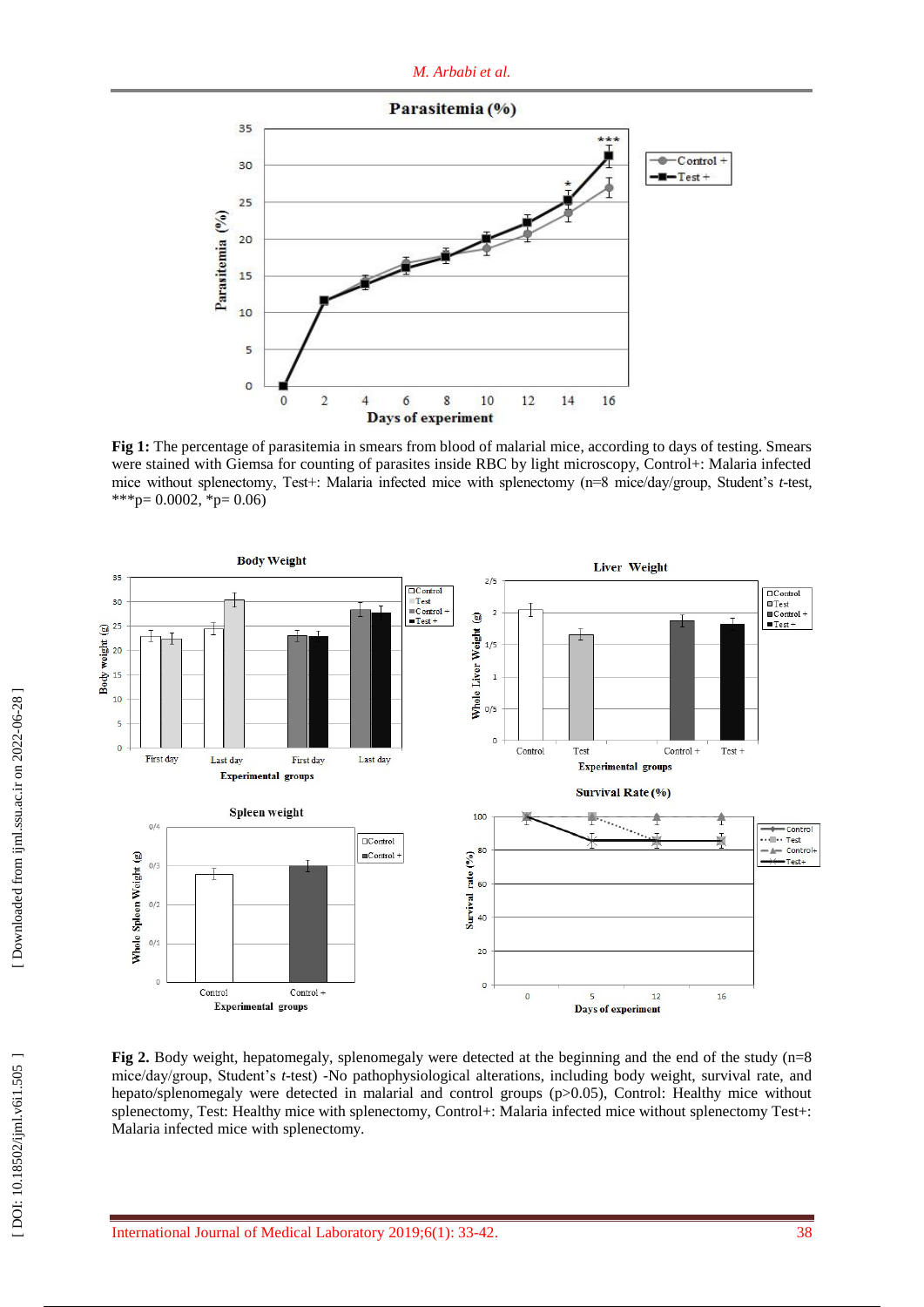

**Fig 3.** NO concentration in plasma (A), liver (B) and spleen (C) tissue. NO concentrations in plasma, liver and spleen were assayed by GMA. Organs were collected postmortem on day 16. Values for NO (μmol/g wet weight of tissue) or (μmol/ml of plasma) are presented as mean±SEM of tissue (n= 8, \*\* P< 0.01), Control: Healthy mice without splenectomy, Test: Healthy mice with splenectomy, Control+: Malaria infected mice without splenectomy Test+: Malaria infected mice with splenectomy.

## **Discussion**

The spleen is a secondary lymphoid organ that perfectly induces innate and adaptive immune responses, and performs fundamental roles such as clearance and phagocytosis of both senescent and damaged RBCs and blood -borne pathogens including the malaria parasite, *Plasmodium spp* [37]. During the erythrocytic schizogony stage of malaria infection, the spleen contributes to innate resistance and is involved in the development of the induction and expression of acquired immunity [37, 38]. However, parasites retaliate by establishing chronic infections through evasion and modulation of immune

responses and by remodeling the spleen thereby sometimes leading to immunopathology and severe disease [39]. In addition, several *Plasmodium* species escape spleen clearance through cytoadherence to endothelial cells in inner organs , causing end -organ dysfunction [40, 41]. Overall, while the spleen may not be essential for parasite clearance in a partially immune subject, it exerts a major protective role in non -immune subject via macrophage responses or mechanical retention/filtering of parasites. In addition to pathological complications, higher numbers of parasitemia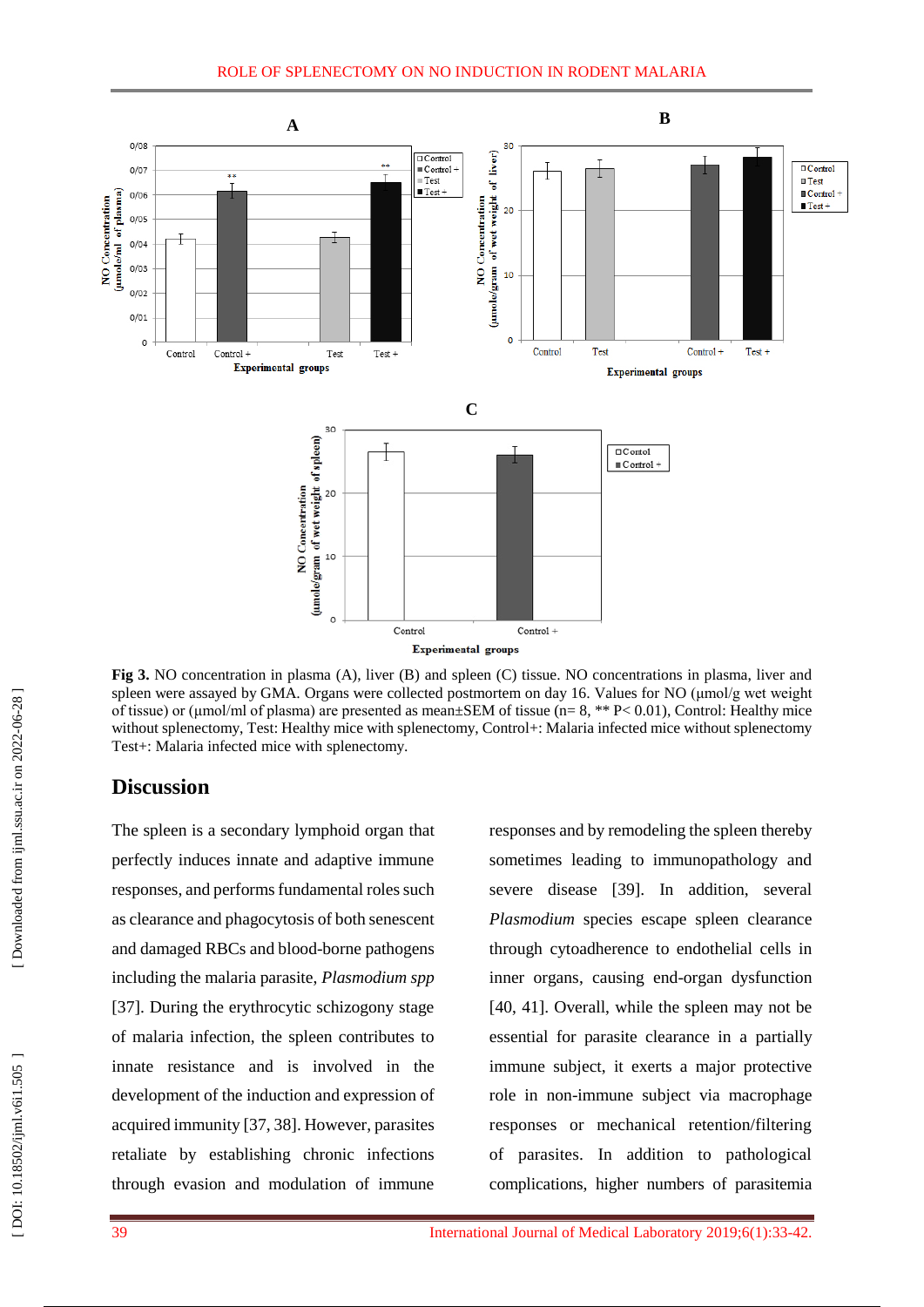and circulating mature forms were found in splenectomized subjects [42], prolonged waves of parasitemias and impaired parasite clearance have also been linked to splenectomy.

Usually splenectomy has an adverse effect on the host defense against the parasite, and infections become more severe in splenectomized humans and animals such as monkeys, birds, and rodents [43]. The animals without spleens also present deficiencies in the production of IgM due to sharp decrease of B lymphocytes , especially those in the area surrounding the spleen [44, 45]. Infection with the *P. berghei* parasite cause s increasing levels of NO in infected groups. Conclusion reveals that splenectomy has minimal effects on levels of concentration of NO. It is possible that NO comes from several sources rather than spleen during rodent malaria and is release d into circulation, which may replace NO shortage by splenic cells [46]. More studies are required to clarify the exact role of the spleen in the malaria

infected host by using different malaria parasite strains and mouse species.

## **Conclusion**

The use of conservative techniques aimed at full preservation of the spleen should always be sought given the importance of the spleen in clearing red blood cells parasitized by *P. berghei*. This could prove a key to prevent serious infections arising from malaria. However , the key role of NO and its metabolites in relation with other cytokines cannot be ignored in the immunoparasitology of malaria parasites.

## **Conflict of Interest**

The authors confirm no conflict of interest.

#### **Acknowledgements**

This work was funded by the Department of Parasitology and Mycology, Kashan University of Medical Sciences and by collaboration with the Department of Parasitology, Pasteur Institute of Iran. Funding for this research was provided by the Kashan University of Medical Sciences, Iran (Grant No:93140) .

### **References**

- [1].World Health Organization. World Malaria Day 2016. Avaliable at: [http://www.who.int/](http://www.who.int/%20campaigns/malaria-day/2016/event/en/)  campaigns/malaria [-day/2016/event/en/](http://www.who.int/%20campaigns/malaria-day/2016/event/en/)
- [ 2]. World Health Organization. Malaria in children under five. Last update: 6 April 2016. Avaliable at: [http://www.who.int/malaria/areas/high\\_risk\\_grou](http://www.who.int/malaria/areas/high_risk_groups/children/en/) [ps/children/en/](http://www.who.int/malaria/areas/high_risk_groups/children/en/)
- [ 3]. [Caraballo H,](http://www.ncbi.nlm.nih.gov/pubmed/?term=Caraballo%20H%5BAuthor%5D&cauthor=true&cauthor_uid=25207355) [King K.](http://www.ncbi.nlm.nih.gov/pubmed/?term=King%20K%5BAuthor%5D&cauthor=true&cauthor_uid=25207355) Emergency department management of mosquito -borne illness: malaria, dengue, and West Nile virus. [Emerg Med Pract.](http://www.ncbi.nlm.nih.gov/pubmed/?term=%22Emergency+department+management+of+mosquito-borne+illness%3A+Malaria%2C+dengue%2C+and+west+nile+virus) 2014; 16(5): 1 -23.
- [ 4]. [Snow RW.](http://www.ncbi.nlm.nih.gov/pubmed/?term=Snow%20RW%5BAuthor%5D&cauthor=true&cauthor_uid=25644195) Global malaria eradication and the importance of Plasmodium falciparum epidemiology in Africa. BMC Med. 2015; 13(6): 23.
- [ 5]. David AF, Philip JR, Simon LC, Reto B, Solomon N. Antimalarial drug discovery: Efficacy

models for compound screening. Nat Rev. 2004; 3(6): 509 -20.

- [ 6]. Crawley J, Chu C, Mtove G, Nosten PF. Malaria in children[. Lancet](http://www.ncbi.nlm.nih.gov/pubmed/15850634) 2010; 375(9724): 1468 -481.
- [ 7]. Otto TD, Böhme U, Jackson AP, Hunt M, Franke -Fayard B, Hoeijmakers WA, et al. A comprehensive evaluation of rodent malaria parasite genomes and geneexpression. BMC Biol. 2014; 12(86): 1 -18.
- [ 8]. Craig AG, Grau GE, Janse C, Kazura JW, Milner D, Barnwell JW, et al; Participants of the hinxton retreat meeting on animal models for research on severe malaria. The role of animal models for research on severe malaria. PLoS Pathol. 2012; 8(2): e1002401.
- [ 9]. Lamb TJ, Brown DE, Potocnik AJ, Langhorne J. Insights into the immunopathogenesis of malaria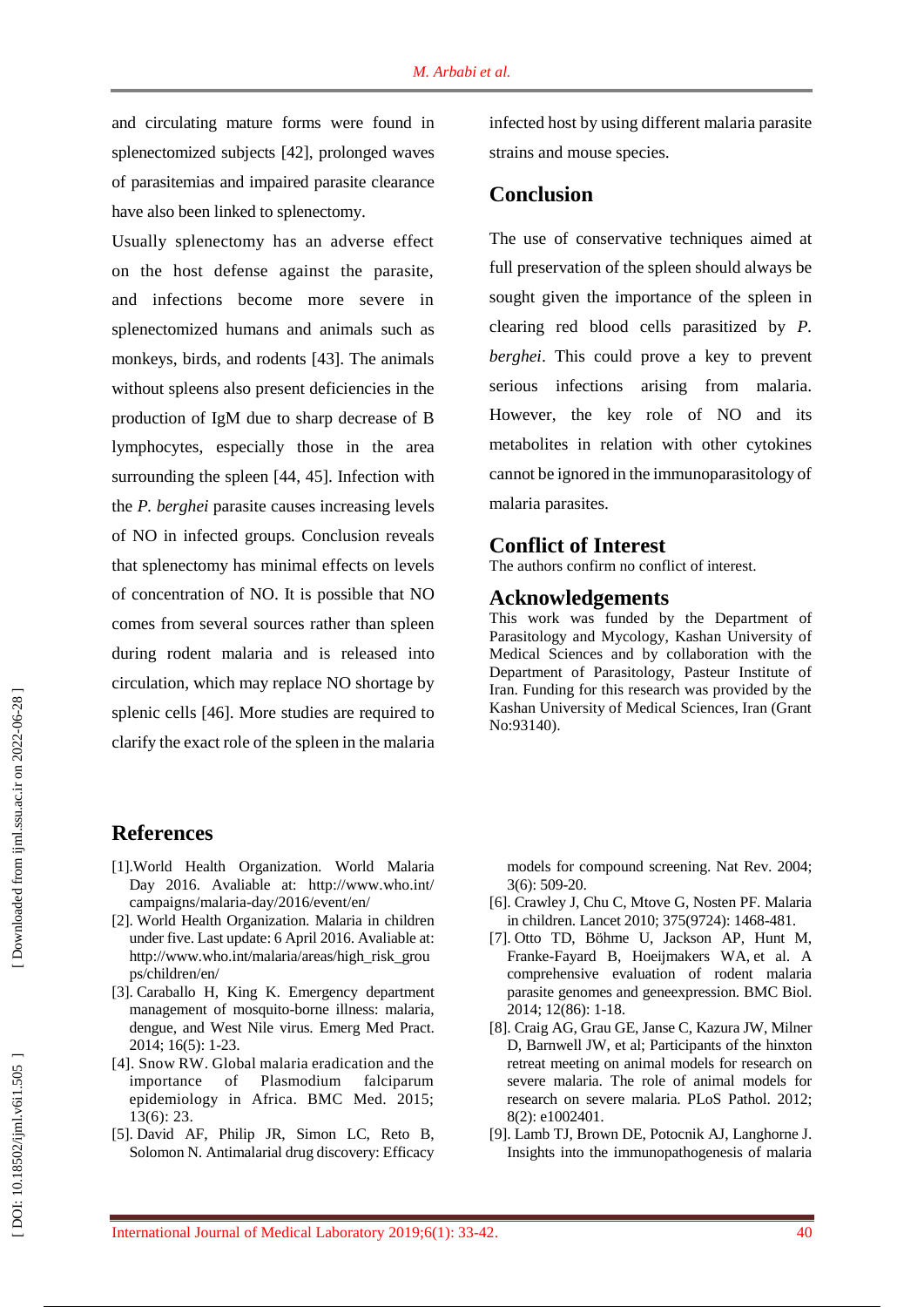using mouse models . Expert Rev Mol Med. 2006; 8(6): 1 -22 .

- [10]. Langhorne J, Ndungu FM, Sponaas AM, Marsh K. Immunity to malaria: more questions than answers. Nat Immunol. 2008; 9(7): 725 -32.
- [11]. Portillo ADH, Ferrer M, Brugat T, Martin Jaular L, Langhorne J, Lacerda M. The role of the spleen in malaria. Cel Microbiol. 2012; 14(3): 343 -55.
- [12]. Buffet PA, Safeukui I, Milon G, Mercereau Puijalon O, David PH. Retention of erythrocytes in the spleen: a double -edged process in human malaria. Curr Opin Hematol. 2009; 16(3): 157 -64.
- [13]. Tilley L, Dixon MW, Kirk K. The Plasmodium falciparum -infected red blood cell. Int J Biochem Cell Biol. 2011; 43(6): 839 -42.
- [14]. Sharma JN, Al -Omran A, Parvathy SS. Role of nitric oxide in inflammatory diseases. Inflammo pharmacol. 2007; 15(6): 252 -59.
- [15]. Hafalla JC, Silvie O, Matuschewski K. Cell biology and immunology of malaria. Immunol Rev. 2011; 240(1): 297 -316.
- [16]. Fernandes PD, Assreuy J. Role of nitric oxide and superoxide in Giardia lamblia killing. Braz J Med Biol Res. 1997; 30(1): 93 -9.
- [17]. Augusto O, Linares E, Giorgio S. Possible roles of nitric oxide and peroxynitrite in murine leishmaniasis. Braz J Med Biol Res. 1996; 29(1): 853 -62.
- [18]. Pohanka M. Role of oxidative stress in infectious diseases. A review. Folia Microbiol. 2013; 58(6): 503 -13.
- [19]. Horta MF, Mendes BP, Roma EH, Noronha FM, Macêdo JP, Oliveira LS, et al. Reactive oxygen species and nitric oxide in cutaneous leishmaniasis. J Parasitol Res. 2012; 203818: 1 -11.
- [20]. Oliveira SH, Fonseca SG, Romão PR, Ferreira SH, Cunha FQ. Nitric oxide mediates the microbicidal activity of eosinophils. Mem Inst Oswaldo Cruz. 1997; 92(2): 233 -35.
- [21]. Satarug S, Haswell Elkins MR, Sithithaworn P, Bartsch H, Ohshima H, Tsuda M, et al. Relationships between the synthesis of N nitrosodimethylamine and immune responses to chronic infection with the carcinogenic parasite, Opisthorchis viverrini, in men. Carcinogenesis 1998; 19(3): 485 -91.
- [22]. James SL. Role of nitric oxide in parasitic infections. Microbiol Rev. 1995; 59(4): 533 -47.
- [23].Wandurska -Nowak E.The role of nitric oxide (NO) in parasitic infections. [Wiad Parazytol](https://www.ncbi.nlm.nih.gov/pubmed/16862801) 2004; 50(4): 665 -78.
- [24].Gradoni L, Ascenzi P. Nitric oxide and anti protozoan chemotherapy. Parassitologia 2004; 46: 101 -103.
- [25].Stempin CC, Cerban FM. Macrophages and arginase induction as a mechanism for parasite escape. Medicina (B Aires) 2007; 67(6): 737 -46.
- [26]. Ascenzi P, Fasano M, Gradoni L. Do hemo globin and hemocyanin impair schistosoma killing by no? IUBMB Life 2002; 53(6): 287 -88.
- [27]. Nahrevanian H. Involvement of nitric oxide and its up/down stream molecules in the immunity against parasitic infections. Braz J Infect Dis. 2009; 13(6): 440 -48.
- [28]. Wang QH, Liu YJ, Liu J, Chen G, Zheng W, Wang JC, et al. Plasmodium yoelii: assessment of production and role of nitric oxide during the early stages of infection in susceptible and resistant mice. Exp Parasitol. 2009; 121(3): 268 -73.
- [29]. Koka S, Lang C, Niemoeller OM, Boini KM, Nicolay JP, Huber SM, Lang F. Influence of NO synthase inhibitor L -NAME on parasitemia and survival of Plasmodium berghei infected mice . Cell Physiol Biochem. 2008; 21(5): 481 -88.
- [30]. Safeukui I, Vatan R, Dethoua M, Agbo H, Haumont G, Moynet D, et al. A role of IgE and CD23/NO immune pathway in age -related resistance of Lewis rats to Plasmodium berghei Anka? Microbes Infect. 2008; 10(12): 1411 -416.
- [31]. Yeo TW, Rooslamiati I, Gitawati R, Tjitra E, Lampah DA, Kenangalem E, et al. Pharmacokinetics of L -arginine in adults with moderately severe malaria. Antimicrob Agents Chemother. 2008; 52(12): 4381 -387.
- [32]. Cramer JP, Nüssler AK, Ehrhardt S, Burkhardt J, Otchwemah RN, Zanger P, et al. Age -dependent effect of plasma nitric oxide on parasite density in Ghanaian children with severe malaria. Trop Med Int Health 2005; 10(7): 672 -80.
- [33]. Sobolewski P, Gramaglia I, Frangos J, Intaglietta M, van der Heyde HC. Nitric oxide bioavailability in malaria. Trends Parasitol. 2005; 21(9): 415 -22.
- [34]. Gramaglia I, Sobolewski P, Meays D, Contreras R, Nolan JP, Frangos JA, et al. Low nitric oxide bioavailability contributes to the genesis of experimental cerebral malaria. Nat Med. 2006; 12(12): 1417 -422.
- [35]. Ostera G, Tokumasu F, Oliveira F, Sa J, Furuya T, Teixeira C, et al. Plasmodium falciparum:food vacuole localization of nitric oxide -derived species in intraerythrocytic stages of the malaria parasite. Exp Parasitol. 2008; 120(1): 29 -38.
- [36]. Hunt NH, Golenser J, Chan -Ling T, Parekh S, Rae C, Potter S, et al. Immunopathogenesis of cerebral malaria. Int J Parasitol. 2006; 36(5): 569 -82.
- [37]. Sobolewski P, Gramaglia I, Frangos JA, Intaglietta M, van der Heyde H. Plasmodium berghei resists killing by reactive oxygen species. Infect Immun 2005; 73(10): 6704 -710.
- [38].Rockett KA, Awburn MM, Rockett EJ, Cowden WB, Clark IA. Possible role of nitric oxide in malarial immunosuppression. Parasite Immunol. 1994; 16(5): 243 -49.

DOI: 10.18502/ijml.v6i1.505